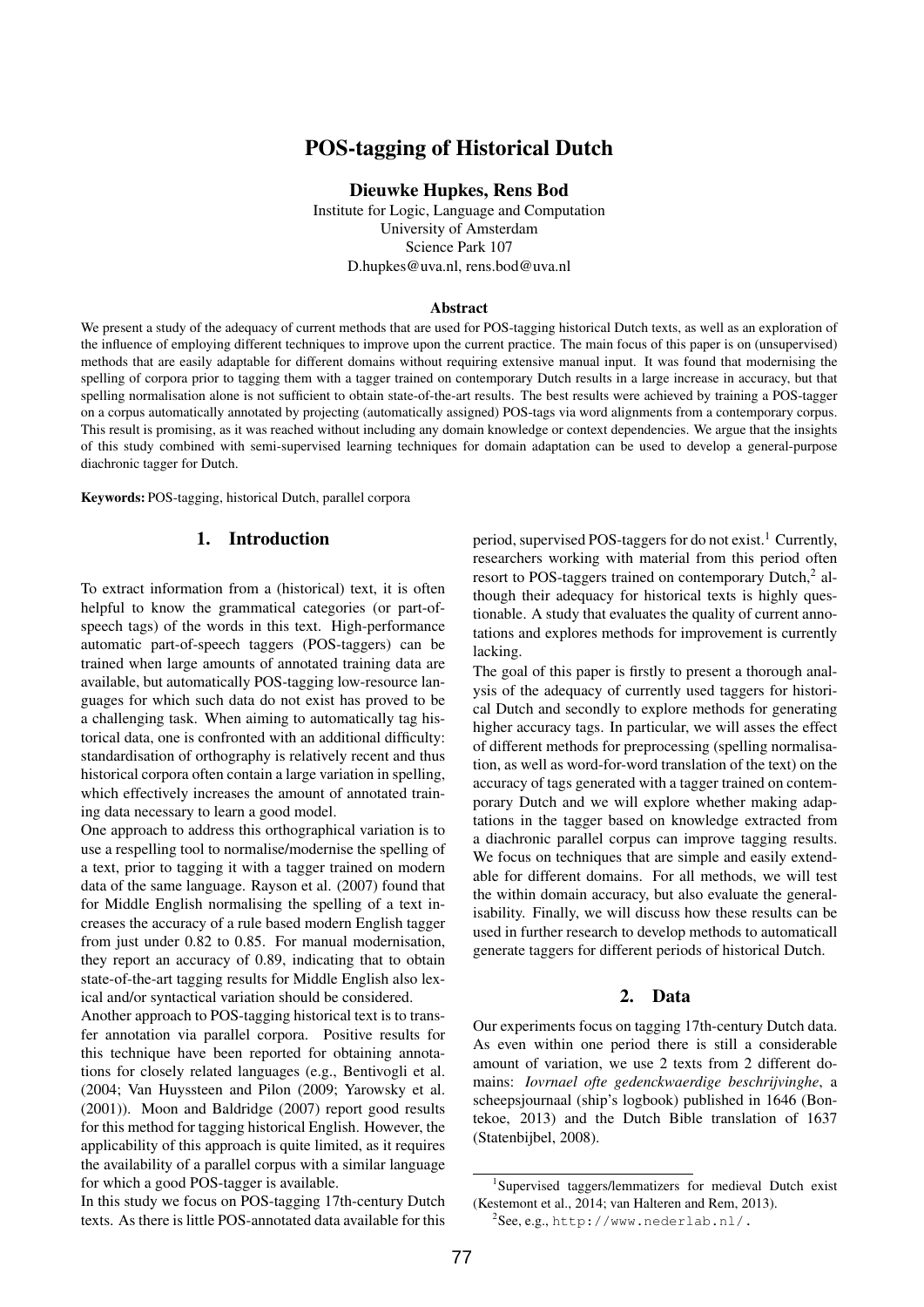| ADJ        | adjective    | BW      | adverb   |
|------------|--------------|---------|----------|
| LID        | article      | N       | noun     |
| <b>TSW</b> | interjection | TW      | numeral  |
| VG         | conjunction  | VNW     | pronoun  |
| VZ.        | preposition  | WW      | verb     |
| SPEC(e)    | proper name  | SPEC(v) | borrowed |
| <b>LET</b> | punctuation  |         |          |

<span id="page-1-0"></span>Table 1: Coarse POS-tags used for annotating test corpora. Used tagging conventions can be found in [Van Eynde](#page-4-6) [\(2004\)](#page-4-6)

#### 2.1. Test corpora

For testing, we manually annotate 50 random sentences from both corpora with coarse POS-tags (13 in total, see Table [1\)](#page-1-0). We use the tagset from Corpus Gesproken Nederlands [\(Oostdijk, 2002\)](#page-4-7), as well as their tagging conventions [\(Van Eynde, 2004\)](#page-4-6). We use the Bible corpus (Bible1637, 1368 tokens) for development and testing, and the Bontekoe corpus (Bontekoe, 1565 tokens) to test the generalisability of our results to other domains. For comparison, we also annotate the more modern translation of the 50 Bible1637 sentences that can be found in the Dutch Bible translation of 1977.

# 2.2. Diachronic Parallel Corpus

The rest of the two Bible texts (31172 lines, over 900000 tokens per text) we use as a diachronic parallel corpus. We lowercased the two texts and employed a machine transla-tion tool<sup>[3](#page-1-1)</sup> (5 iterations for both models) to align the sentences on the word level, resulting in largely monotone alignments. Fig. [2](#page-2-0) shows an example of such an alignment. A quick inspection shows that the resulting word alignments contain mistakes, but are generally of high quality.

#### 2.3. Letters as Loot

A third dataset we have available is the Letters as Loot corpus [\(van der Wal et al., 2012\)](#page-4-8), a dataset consisting of 1000 letters (over 40.000 tokens) written by sailors between the second half of the 17th century and the beginning of the 19th century. The POS-annotation of the corpus is checked manually and thus of high quality, but both the conventions for tagging and the set of labels differ from the CGN tagset; this renders the corpus suboptimal for training and testing purposes (for the present study). Nevertheless, we will use the corpus to increase the vocabulary of a tagger in a later stadium.

# 3. Taggers

We use two different taggers: a memory based tagger called MBT [\(Daelemans et al., 2010\)](#page-4-9), trained on a contemporary Dutch corpus with over 11 million annotated words and Trigram'n'Tags [\(Brants, 2000\)](#page-4-10), a very efficient hidden-markov model tagger that does not come with a pretrained model for Dutch but can be trained easily on an annotated dataset.

To disambiguate the tags of words seen in the training corpus, MBT uses context information from both the left and right side of the word. To assign tags to words unknown to the tagger, additional features are used such as the first and last letters of the focus word and whether the word contains capital letters or numbers.

Trigrams'n'Tags (TnT) is a trigram-based tagger, whose parameters are estimated from a corpus and then smoothed using a context-independent variant of linear interpolation. The interpolation parameters are estimated by deleted interpolation. Unknown words are tagged based on suffix analysis and a flag indicating whether the focus word is capitalised.

# 4. Experiments

To obtain a baseline, we tag all test sets with MBT and evaluate the average tagging accuracy per word, ignoring punctuation tags. For the contemporary corpus Bible1977 we find an accuracy of 0.96, which is slightly lower than the accuracy reported in [Van Eynde \(2004\)](#page-4-6). This discrepancy may be caused by ignoring the punctuation tags (which are always correct), but is most likely also partly caused by the slightly archaic language use in the corpus. The tagging accuracy of the historical datasets is low, around 0.60 (see Table [2\)](#page-2-1)

# 4.1. Respelling

An analysis of the confusion matrix of the tags assigned to the historical corpus shows that a large part of the mistakes is due to divergences in spelling. For instance, many words are assigned the tag 'SPEC $(v)$ ', which is used for words that are considered to be not morphosyntactically integrated in the language. As the tagger uses statistics of low frequent words in the training corpus to tag unknown words in the test corpus, the unknown-word module systematically fails to classify words in high frequent closed categories (such as pronouns and conjunctions) whose spelling diverges from the spelling in the training corpus. Furthermore, the irregular capitalisation impedes feature based classification.

Applying a small set of simple rewrite rules that accounts for systematic cases (such as the change from "ae" to "aa") and takes care of respelling most closed-class words (such as pronouns) leads to a significant improvement of around 15 percentage points (see Table [2\)](#page-2-1). We can interpret this result as a lowerbound for the improvement that is easily achievable through simple adaptations in spelling.

There is a vast amount of research on automatic spelling normalisation (e.g., [Hendrickx and Marquilhas \(2011\)](#page-4-11); [Reynaert \(2011\)](#page-4-12); [Reynaert et al. \(2012\)](#page-4-13)) and modernisation (e.g., [Rayson et al. \(2005\)](#page-4-14); [Koolen et al. \(2006\)](#page-4-15)). To assess the potential usability of such respelling tools for this intent, we also determine an estimate of the *upperbound* of the results that can be achieved by spelling-based approaches by manually modernising the spelling of all words in the test corpora. To get a more realistic upperbound, we aim to modernise spelling but preserve lexical and syntactical differences (such as the change of the meaning of the word "en" from "not" to "and""). We find an accuracy of 0.89 for the bible1637 corpus and 0.82 for the Bontekoe corpus (see Table [2\)](#page-2-1).

<span id="page-1-1"></span><sup>&</sup>lt;sup>3</sup>The Berkeley Aligner [https://code.google.com/p/](https://code.google.com/p/berkeleyaligner/) [berkeleyaligner/](https://code.google.com/p/berkeleyaligner/)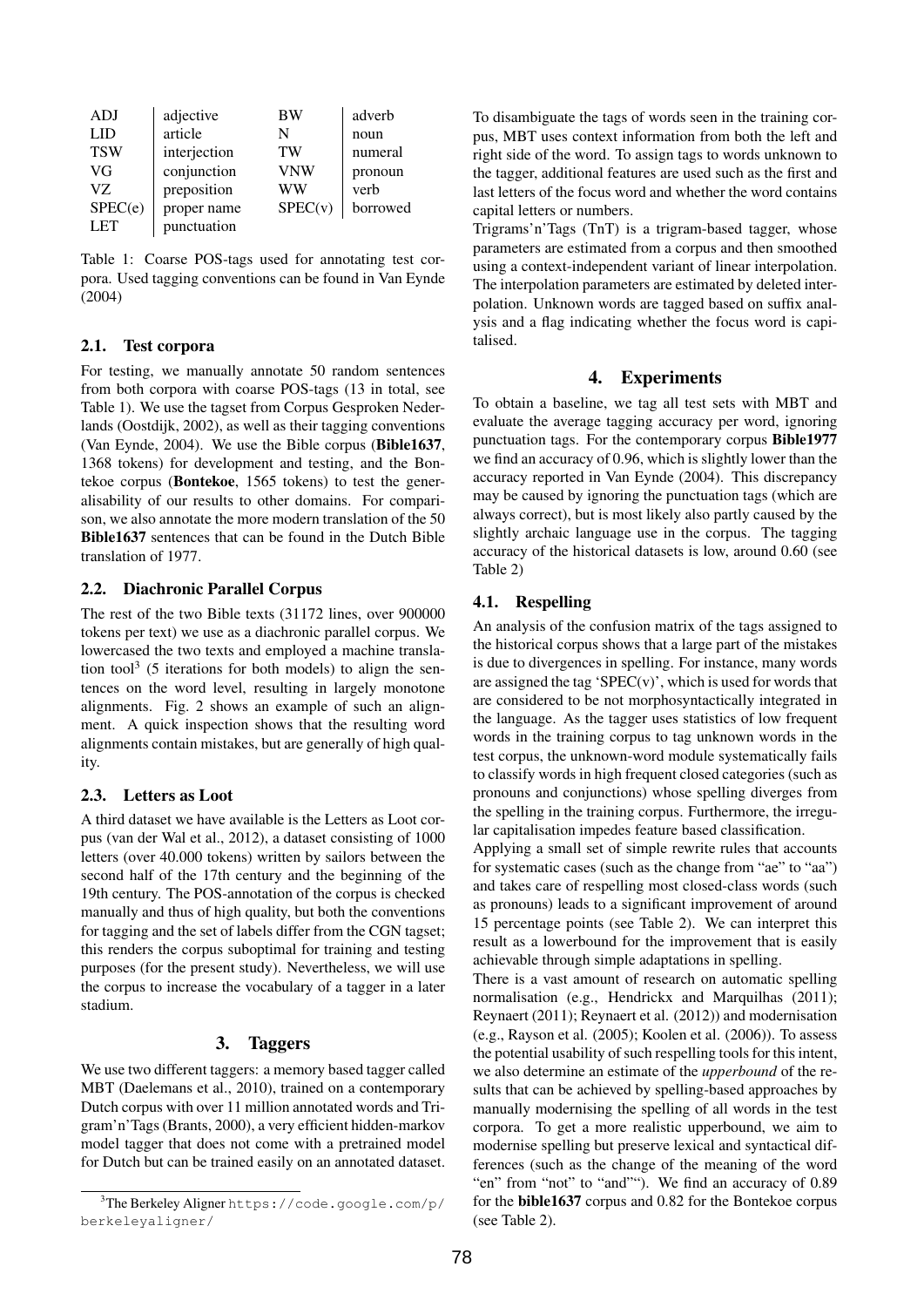

#### Figure 1: Example word alignment

<span id="page-2-0"></span>Figure 2: Example word alignment from our corpus (the visualisation tool used to generate this picture is available at <https://bitbucket.org/teamwildtreechase/hatparsing/>). Note that although in this example every word aligned is with exactly one other word, this is not necessarily always the case.

|                   |      |      | MBT tags Rewrite Rules Manual Respelling |
|-------------------|------|------|------------------------------------------|
| Bible1637 $\vert$ | 0.61 | 0.74 | 0.89                                     |
| Bontekoe          | 0.60 | 0.73 | 0.82                                     |

<span id="page-2-1"></span>Table 2: Influence of respelling prior to tagging with contemporary Dutch tagger. Average accuracy per word.

#### 4.2. Using Information from a Parallel Corpus

Since 17th-century Dutch is similar to contemporary Dutch, both on a lexical and syntactical level (spelling differences aside), it seems plausible that the resources for modern Dutch can be used to bootstrap a tagger for historical Dutch. We first conduct an experiment to determine whether we can employ the alignment information from a parallel corpus to learn how to modernise/normalise the spelling in historical corpora, and consequently investigate whether a tagger can be generated by a training corpus annotated by transferring information via word alignments.[4](#page-2-2) Note that our aim is not to evaluate how well annotation can be tranferred via word alignments (see for instance [Van Huyssteen and Pilon \(2009\)](#page-4-2); [Bentivogli et al. \(2004\)](#page-4-1); [Hwa et al. \(2002\)](#page-4-16)), but rather to employ this information to tag other texts, such that the results are not restricted to historical texts for which parallel corpora are available.

#### 4.2.1. Learning to translate words

In our first experiment, we infer a dictionary from our word-aligned parallel corpus by matching every word with the word it was most often aligned with. $5$  The resulting dictionary contains 24078 entries (some of which are names). We use the dictionary to replace in the test set either every word for which a 'translation' is available, or only words that did not occur in a list of 'modern' words that occurred in the rest of the 1977 Bible. We use the same procedure for the out of domain Bontekoe corpus. In the bible1637 corpus, 529 out of 1370 tokens were replaced in the in the latter condition and 713 in the former; 13 tokens in the test set were not available in the dictionary or in the known word list. The Bontekoe corpus contained many more unknown words: 322. Out of 1564 tokens, 478 and 339 were replaced in the former and latter condition, respectively. Note that the former condition - in which all possible words are replaced - can be interpreted as a rough word-for-word translation of the text.

We tag both versions of the test corpora with MBT and evaluate the results. The results on the within-domain bible corpus are good (an accuracy of 0.92, which is higher than the strictly spelling based upperbound we determined previously), but do not generalise well to the Bontekoe corpus (an accuracy of around 0.80, see Table [3\)](#page-2-4).

|                        |      | Baseline Replace Unknown Replace All |      |
|------------------------|------|--------------------------------------|------|
| Bontekoe               | 0.60 | 0.80                                 | 0.78 |
| Bible1637 $\vert$ 0.60 |      | 0.90                                 | 0.92 |

<span id="page-2-4"></span>Table 3: Influence of replacing words using a dictionary inferred from a parallel corpus. Average tagging accuracy per word.

#### 4.2.2. Training a new tagger

A different approach to improve tagging results for historical texts is to adjust the paramaters of the tagger, rather than preprocessing the text prior to tagging it. The most obvious way of doing this is to retrain a tagger on a corpus with data more similar to the training data. However, to retrain a tagger, a fairly large (annotated) training corpus is required. We investigate if such a training corpus can be created from a diachronic parallel corpus by projecting (automatically generated) tags via a word alignment from the contemporary to the historical side of the corpus. To project the tags, we follow a simple protocol:

- 1. Every token in the 1637 corpus that is aligned with only one token in the 1977 corpus (264714 tokens) will be assigned the tag of that token;
- 2. Every token in the 1637 corpus that is aligned with two tokens with tags  $X$  and  $Y$  (2751 tokens) will be assigned the tag  $X+Y$  if  $X \neq Y$ , or X otherwise;
- 3. The tokens that then are not assigned a tag after step 1 and 2 will be assigned the tag that they are most often associated with in the corpus (8000 tokens);
- 4. The rest of the tokens (<150) are manually tagged using regular expressions.

To estimate the accuracy of the tagged corpus bible1637annotated we apply the same procedure to the entire corpus (including the test set) and evaluate the accuracy of the tags of the test set, which is around 0.92. We train TnT on the automatically annotated training cor-

pus (we use the default settings for training) and use the resulting tagger to tag our test corpora. In a post-processing

<span id="page-2-2"></span><sup>4</sup>A similar experiment was conducted by [Moon and Baldridge](#page-4-3) [\(2007\)](#page-4-3).

<span id="page-2-3"></span> $5$ This is the simplest way in which this could be done, it does not take into account any context dependencies.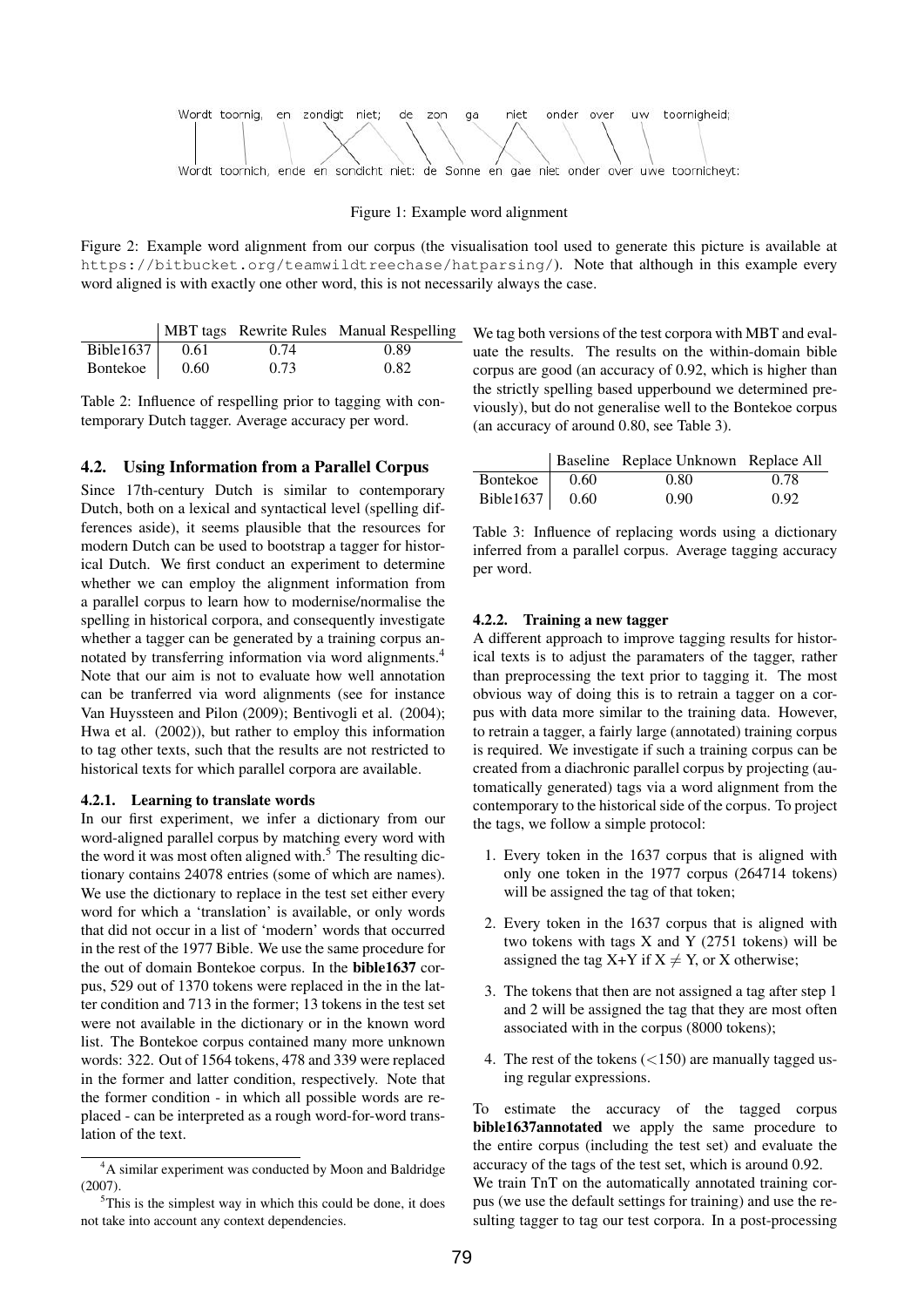|               | <b>Training corpus</b> |      |                                                                         |  |
|---------------|------------------------|------|-------------------------------------------------------------------------|--|
| <b>Corpus</b> |                        |      | Bible1637annotated Letters as Loot Bible1637annotated + Letters as Loot |  |
| Bible1637     | 0.94                   | 0.85 | 0.92                                                                    |  |
| Bontekoe      | 0.74                   | 0.81 | 0.84                                                                    |  |

<span id="page-3-0"></span>Table 4: Retraining a tagger on an annotated historical training corpus. Average tagging accuracy per word.

step we replace the tag 'LID+VZ', that did not occur in the gold standard, with the tag 'LID'. The accuracy of the resulting tagger on the **bible1637** corpus is high  $(0.94)$  but the results do not transfer well to another domain: the accuracy on the Bontekoe corpus is only 0.74.

Studying the confusion matrix of the tags of the Bontekoe corpus, we find that no class of words is systematically tagged well. The fact that even high frequent words such as articles and numerals are regularly assigned the wrong tag leads to the impression that adding more training data could be beneficial. To test this hypothesis, we train a tagger on a combined corpus consisting of the bible1637annotated corpus and the Letters as Loot corpus. For comparison, we also trained a tagger on the Letters as Loot corpus without the bible1637annotated data.

The results in Table [4](#page-3-0) show that adding more material does indeed have a positive effect on the outside domain results of the tagger, albeit while having a small negative effect on the within domain results.

#### 5. Discussion and Future Work

Our experiments show that POS-taggers for contemporary Dutch texts are not suitable for historical data, generating tags with an accuracy of around 0.60 (see Table [2\)](#page-2-1). We aimed to investigate techniques that were very simple and generally applicable, and do not require extensive amounts of manual work to tailor to different domains.

We confirmed the findings of [Rayson et al. \(2007\)](#page-4-0) that there appears to be a ceiling to the improvement that can be achieved by spelling based approaches. Even with manual modernisation of spelling, the tagger does not achieve an accuracy higher than 0.90, which indicates that achieving state-of-the-art results on 17th-century Dutch texts requires more than a clever respelling algorithm. However, further improvement for preprocessing based approaches seems possible if also lexical variation is taken into account. Using a dictionary derived from a parallel corpus which finds a *translation* for the words in the corpus, rather than merely respelling them - results in an accuracy of 0.91 for within domain text, but does not generalise well to different domains (see Table [3\)](#page-2-4). This result suggest that more sophisticated word-for-word translation methods, or the use of manually created dictionaries that map historical word-forms to modern lemma's<sup>[6](#page-3-1)</sup> could lead to further improvements.

Another direction that can be taken is to develop a tagger that is better tuned to historical material. We tested if a tagger could be trained on a corpus automatically annotated with POS-tags projected via word alignments. This gives

excellent result for a corpus of the same domain as the training corpus (an accuracy of 0.94), but not on a corpus of a different domain (see Table [4\)](#page-3-0). An analysis of the mistakes shows that the drop in accuracy is mostly caused by the fact that many of the words in the out of domain corpus are unknown to the tagger. Adding data from the Letters as Loot corpus to enhance the lexicon (partly) solves this problem, increasing the out of domain accuracy to 0.84.

We surmise that to improve upon these results, the focus should be on developing methods for domain adaptation (similar to for instance [\(Yang and Eisenstein, 2015;](#page-4-17) [Yang](#page-5-1) [and Eisenstein, 2016\)](#page-5-1)) For instance, using other sources (e.g., (Instituut voor Nederlandse Lexicologie, 2007; INL, 2015)) to add more words to the lexicon of the tagger is likely to be beneficial. Another approach could be to use semi-supervised approaches to fine-tune the parameters of the retrained tagger after adding entries for unknown words of the testset (see for instance [\(Deoskar et al., 2013\)](#page-4-18)). Baum-Welch re-estimation of parameters has shown to be very strongly dependent on initialisation [\(Elworthy, 1994;](#page-4-19) [Merialdo, 1994\)](#page-4-20), but has the potential of finding reasonable solutions given a good start [\(Goldberg et al., 2008\)](#page-4-21). Using information from parallel corpora and previously mentioned manual sources could be used to find such a starting point. To decrease sparsity of parameters, this approach could be combined with a preprocessing step in which spelling is normalised. An advantage of this approach is that it could provide an automised way to learn taggers for different domains of historical texts. If successful, similar techniques can also be used to tackle lemmatisation of historical texts, as well as tagging of other historic languages. Although orthographic variation might hinder their applicability, a third line of reseach that could be considered for tagging (low resource) historical texts is research on semi- or unsupervised POS-tagging, such as [\(Deoskar et](#page-4-18) [al., 2013;](#page-4-18) [Garrette and Baldridge, 2013;](#page-4-22) [Goldberg et al.,](#page-4-21) [2008;](#page-4-21) [Brill, 1995;](#page-4-23) [Goldwater and Griffiths, 2007\)](#page-4-24). [\(Yang](#page-4-17) [and Eisenstein, 2015;](#page-4-17) [Yang and Eisenstein, 2016\)](#page-5-1) have reported good results for unsupervised tagging of historical English.

# 6. Conclusion

We studied several methods for assigning POS-tags to historical Dutch texts from a period for which little annotated data are available and ortography was not yet standardised. We confirmed that POS-taggers trained on contemporary Dutch are not adequate for tagging 17th-century Dutch corpora, and explored different techniques to improve upon their tagging accuracy of around 0.60. We showed that respelling algorithms are effective, but not sufficient to obtain state-of-the-art POS-tagging results. The largest improvements were obtained by retraining a POS-tagger on an automatically annotated historical corpus. The improvement

<span id="page-3-1"></span><sup>6</sup>E.g., Woordenboek der Nederlandse Taal (Instituut voor Nederlandse Lexicologie, 2007)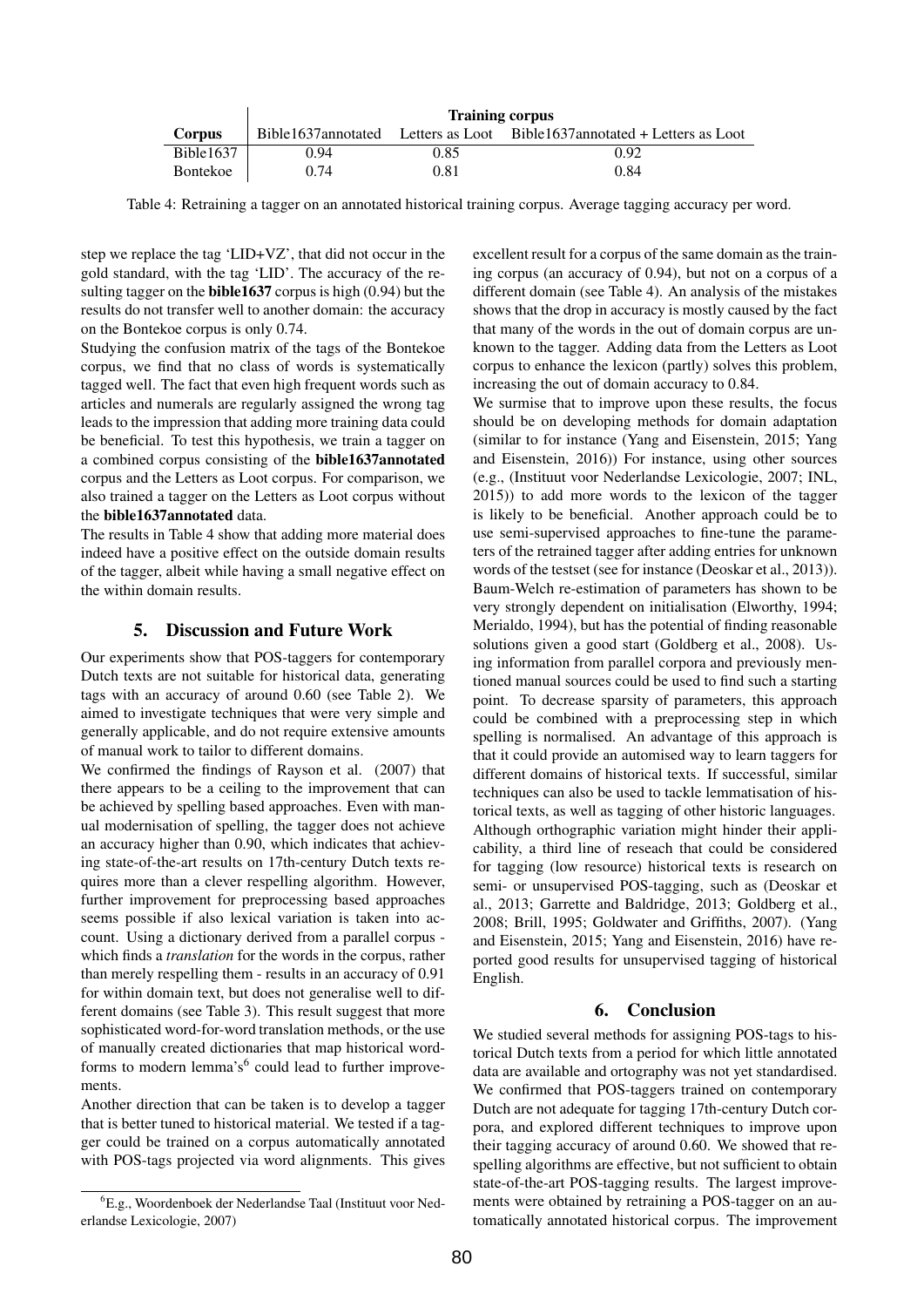|           | <b>Baseline</b> | Rewrite | <b>Translation</b> |         | <b>Retrain tagger on</b> |      |                                   |
|-----------|-----------------|---------|--------------------|---------|--------------------------|------|-----------------------------------|
|           |                 |         | all                | unknown | Bible1637annotated       |      | Letters <b>Bible1637annotated</b> |
| Bible1637 | 0.60            | 0.74    | 0.78               | 0.80    | 0.94                     | 0.85 | 0.92                              |
| Bontekoe  | 0.60            | 0.73    | 0.92               | 0.90    | 0.74                     | 0.81 | 0.84                              |

Table 5: Summary of results.

subsists across domains, but the within domain results (an accuracy of 0.94) are significantly better than for other domains (0.84 accuracy). However, the results are a tremendous improvement - of 34 and 23 percentage points, respectively - over the baseline accuracy of currently used taggers. Notably, none of the methods explored were tailored to a specific domain. We chose to not make small adaptations to the tagger based on our knowledge about the corpus, even though that could have led to further improvements. In the future, we will focus on finding these adaptations automatically, by combining the techniques discussed in this paper with semi-supervised learning paradigms. We argue that the results of the current study constitute a step towards developing a general-purpose diachronic tagger for Dutch, and can also be applied to other languages and tasks.

# 7. Bibliographical References

- <span id="page-4-1"></span>Bentivogli, L., Forner, P., and Pianta, E. (2004). Evaluating cross-language annotation transfer in the multisemcor corpus. In *Proceedings of the 20th international conference on Computational Linguistics*, page 364. Association for Computational Linguistics.
- <span id="page-4-10"></span>Brants, T. (2000). Tnt: a statistical part-of-speech tagger. In *Proceedings of the sixth conference on Applied natural language processing*, pages 224–231. Association for Computational Linguistics.
- <span id="page-4-23"></span>Brill, E. (1995). Unsupervised learning of disambiguation rules for part of speech tagging. In *Proceedings of the third workshop on very large corpora*, volume 30, pages 1–13. Somerset, New Jersey: Association for Computational Linguistics.
- <span id="page-4-9"></span>Daelemans, W., Zavrel, J., Van den Bosch, A., and Van der Sloot, K. (2010). Mbt: memory-based tagger. *Version*,  $3:10-04$ .
- <span id="page-4-18"></span>Deoskar, T., Mylonakis, M., and Sima'an, K. (2013). Learning structural dependencies of words in the zipfian tail. *Journal of Logic and Computation*.
- <span id="page-4-19"></span>Elworthy, D. (1994). Does baum-welch re-estimation help taggers? In *Proceedings of the fourth conference on Applied natural language processing*, pages 53–58. Association for Computational Linguistics.
- <span id="page-4-22"></span>Garrette, D. and Baldridge, J. (2013). Learning a part-ofspeech tagger from two hours of annotation. In *HLT-NAACL*, pages 138–147. Citeseer.
- <span id="page-4-21"></span>Goldberg, Y., Adler, M., and Elhadad, M. (2008). Em can find pretty good hmm pos-taggers (when given a good start). In *ACL*, pages 746–754. Citeseer.
- <span id="page-4-24"></span>Goldwater, S. and Griffiths, T. (2007). A fully bayesian approach to unsupervised part-of-speech tagging. In *Annual meeting-association for computational linguistics*, volume 45, page 744.

<span id="page-4-11"></span>Hendrickx, I. and Marquilhas, R. (2011). From old texts to

modern spellings: An experiment in automatic normalisation. *JLCL*, 26(2):65–76.

- <span id="page-4-16"></span>Hwa, R., Resnik, P., Weinberg, A., and Kolak, O. (2002). Evaluating translational correspondence using annotation projection. In *Proceedings of the 40th Annual Meeting on Association for Computational Linguistics*, pages 392–399. Association for Computational Linguistics.
- <span id="page-4-4"></span>Kestemont, M., de Pauw, G., van Nie R., and Daelemans, W. (2014). Towards a general purpose taggerlemmatizer for pre-modern Dutch. Conference talk presented at the Digital Humanities 2014 Benelux Conference.
- <span id="page-4-15"></span>Koolen, M., Adriaans, F., Kamps, J., and De Rijke, M. (2006). A cross-language approach to historic document retrieval. In *Advances in Information Retrieval*, pages 407–419. Springer.
- <span id="page-4-20"></span>Merialdo, B. (1994). Tagging english text with a probabilistic model. *Computational linguistics*, 20(2):155– 171.
- <span id="page-4-3"></span>Moon, T. and Baldridge, J. (2007). Part-of-speech tagging for middle english through alignment and projection of parallel diachronic texts. In *EMNLP-CoNLL*, pages 390–399.
- <span id="page-4-7"></span>Oostdijk, N. (2002). Het Corpus Gesproken Nederlands.
- <span id="page-4-14"></span>Rayson, P., Archer, D., and Smith, N. (2005). Vard versus word: A comparison of the ucrel variant detector and modern spellcheckers on english historical corpora.
- <span id="page-4-0"></span>Rayson, P., Archer, D., Baron, A., Culpeper, J., and Smith, N. (2007). Tagging the bard: Evaluating the accuracy of a modern pos tagger on early modern english corpora.
- <span id="page-4-13"></span>Reynaert, M., Hendrickx, I., and Marquilhas, R. (2012). Historical spelling normalization. a comparison of two statistical methods: Ticcl and vard2. *on Annotation of Corpora for Research in the Humanities (ACRH-2)*, page 87.
- <span id="page-4-12"></span>Reynaert, M. W. (2011). Character confusion versus focus word-based correction of spelling and ocr variants in corpora. *International Journal on Document Analysis and Recognition (IJDAR)*, 14(2):173–187.
- <span id="page-4-8"></span>van der Wal, M., Rutten, G., Simons, T., et al. (2012). Letters as loot. confiscated letters filling major gaps in the history of dutch.
- <span id="page-4-6"></span>Van Eynde, F. (2004). Part of speech tagging en lemmatisering van het corpus gesproken nederlands. *KU Leuven*.
- <span id="page-4-5"></span>van Halteren, H. and Rem, M. (2013). Dealing with orthographic variation in a tagger-lemmatizer for fourteenth century dutch charters. *Language resources and evaluation*, 47(4):1233–1259.
- <span id="page-4-2"></span>Van Huyssteen, G. B. and Pilon, S. (2009). Rule-based conversion of closely-related languages: a dutch-toafrikaans convertor.

<span id="page-4-17"></span>Yang, Y. and Eisenstein, J. (2015). Unsupervised multi-